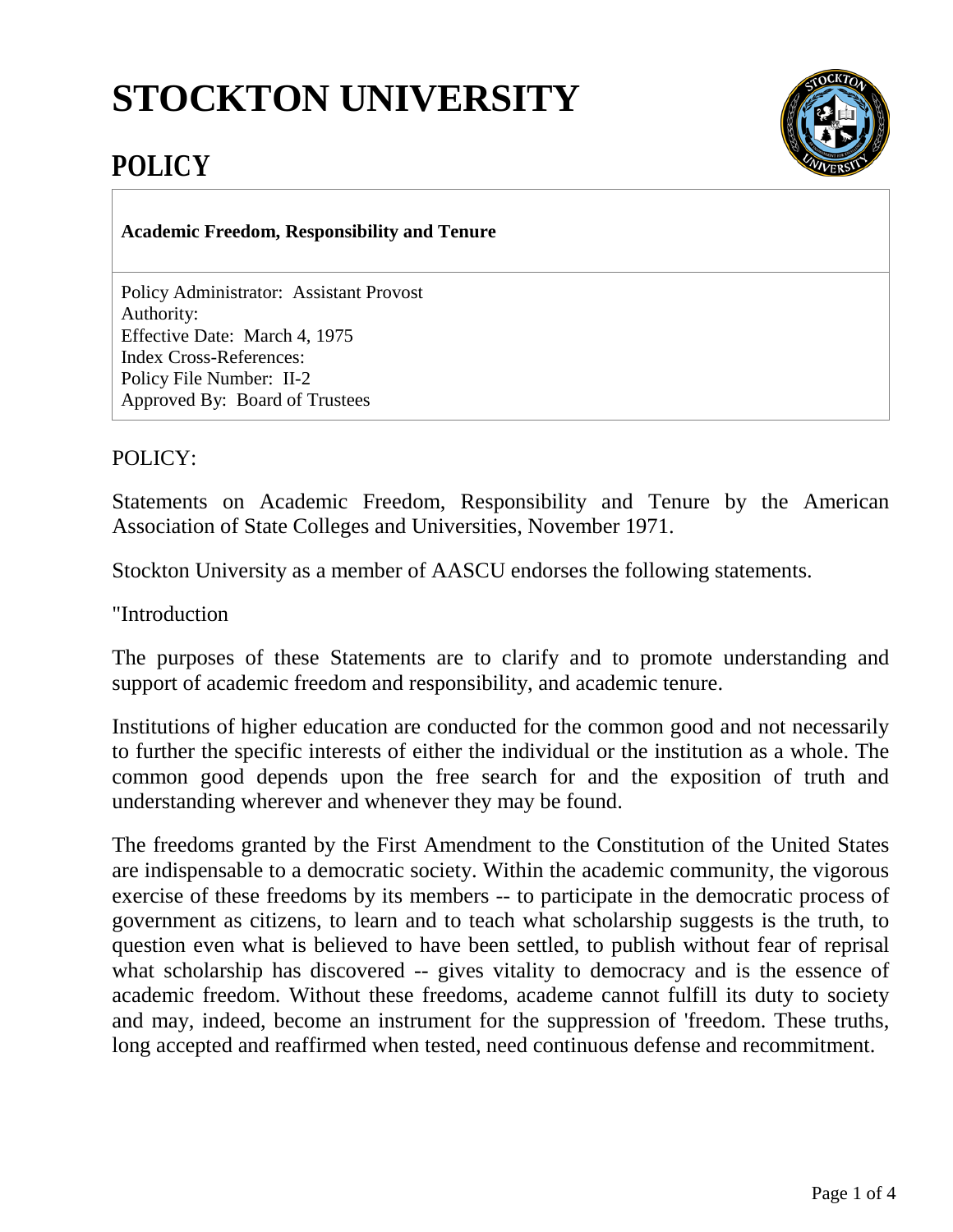By its nature, no freedom is absolute. Academic freedom is no more absolute than any other. It is protected in order that academic people may perform a vital social role, not in order to create a privileged class. It does not afford any special protection to those who themselves violate academic freedom. Responsibility is the counterpart and condition of academic freedom. The academic community which asks protection from outside interference in order to perform its mission must not tolerate sabotage of that mission by its own members.

Governing boards are responsible for establishing overall policy and interpreting the institution to the public and the public to the institution. Faculty, as the professional staff, whether their roles be instructional or administrative, must reserve freedom for all in the academic community, as well as interpret it to the public. Those who teach and those who administer must be faithful to the canons of their calling, utilizing the best their' disciplines have yielded, in order that their commitment may be respected by others. Each must play his role under self-imposed constraints which preserve the fabric of, civilized life. All must protect the right of dissent, including dissent from dissent. However, no one can be accorded. the privilege, under any pretext, of exercising his self-defined rights at the cost of those rights which by common consent and usage belong to all.

Academic freedom and responsibility are inseparable, and must be considered simultaneously; they are shared by all members of the academic community. Tenure, however, is a specific provision Of employment which may be accorded to those members of the academic community who qualify for it Therefore, academic tenure should be considered separately from academic freedom and responsibility.

These Statements are concerned primarily with the faculty members (teachers, researchers and administrators) of the academic community. However, it is recognized that students also must enjoy academic freedom, and must realize that this freedom carries concomitant responsibilities.

Academic Freedom and Responsibility

Academic freedom is the right of all members of the academic community freely to study, discuss, investigate, teach, conduct research, publish and administer. It is the responsibility of administrators to protect and assure these rights within the governing framework of the institution. The teacher is entitled to freedom in the classroom discussing his subject, but he should be careful to present the various scholarly views related to his subject and to avoid presenting unrelated material. The teacher is entitled to full freedom in research and in the publication of the results therefrom, subject to the adequate performance of his other academic duties.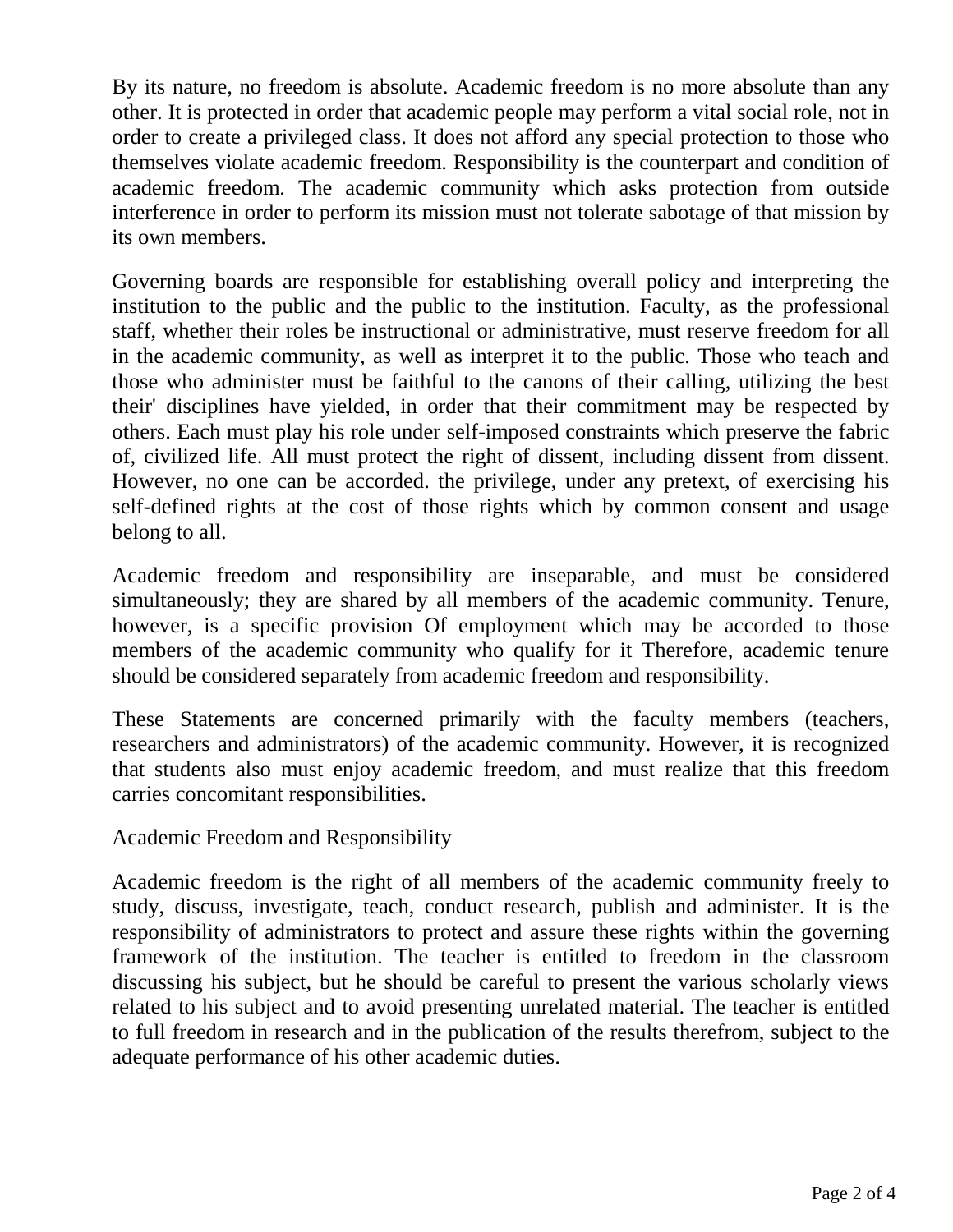However, academic freedom should be distinguished clearly from constitutional freedom, which all citizens enjoy equally under the law. Academic freedom is an additional assurance to those who teach and pursue knowledge,-and, thus, properly should be restricted to rights of expression pertaining to teaching and research within their areas of recognized professional competencies. Beyond this, expressions by members of the academic community should carry no more weight or protection than that accorded any other citizen under the guarantee of constitutional rights: that is, outside of one's professional field, one must accept the same responsibility which all other individuals bear for their acts and utterances. In these cases, there is and should be no guaranteed immunity from possible criticism under the guise of academic freedom.

The concept of academic freedom must be accompanied by an equally-demanding concept of academic responsibility. The concern of the institution and its members for academic freedom safeguards must extend equally to requiring responsible service, consistent with the objectives of the institution, in order for the institution to achieve its goals.

Institutions of higher education are committed to open and rational discussion as a principal means for the clarification of issues and the solution of problems. In the solution of certain difficult problems, all members of the academic community must take note of their responsibility to society, to the institution, to colleagues, and to students and must recognize that at times the interests of each may vary and will have to be reconciled for the institution to achieve its objectives. The use of physical force, psychological harassment, or other disruptive acts, which interfere with institutional activities, freedom of movement on campus, or freedom of all members of the academic community to pursue their rightful goals, is the antithesis of academic freedom and responsibility. So, also, are acts which, in effect, deny freedom to speak, to be heard, to study, to teach, to administer and to pursue research. Because specific responsibilities may vary among institutions, each member of the academic community should be acquainted with his responsibilities. Specific responsibilities should be delineated by appropriate institutional statements.